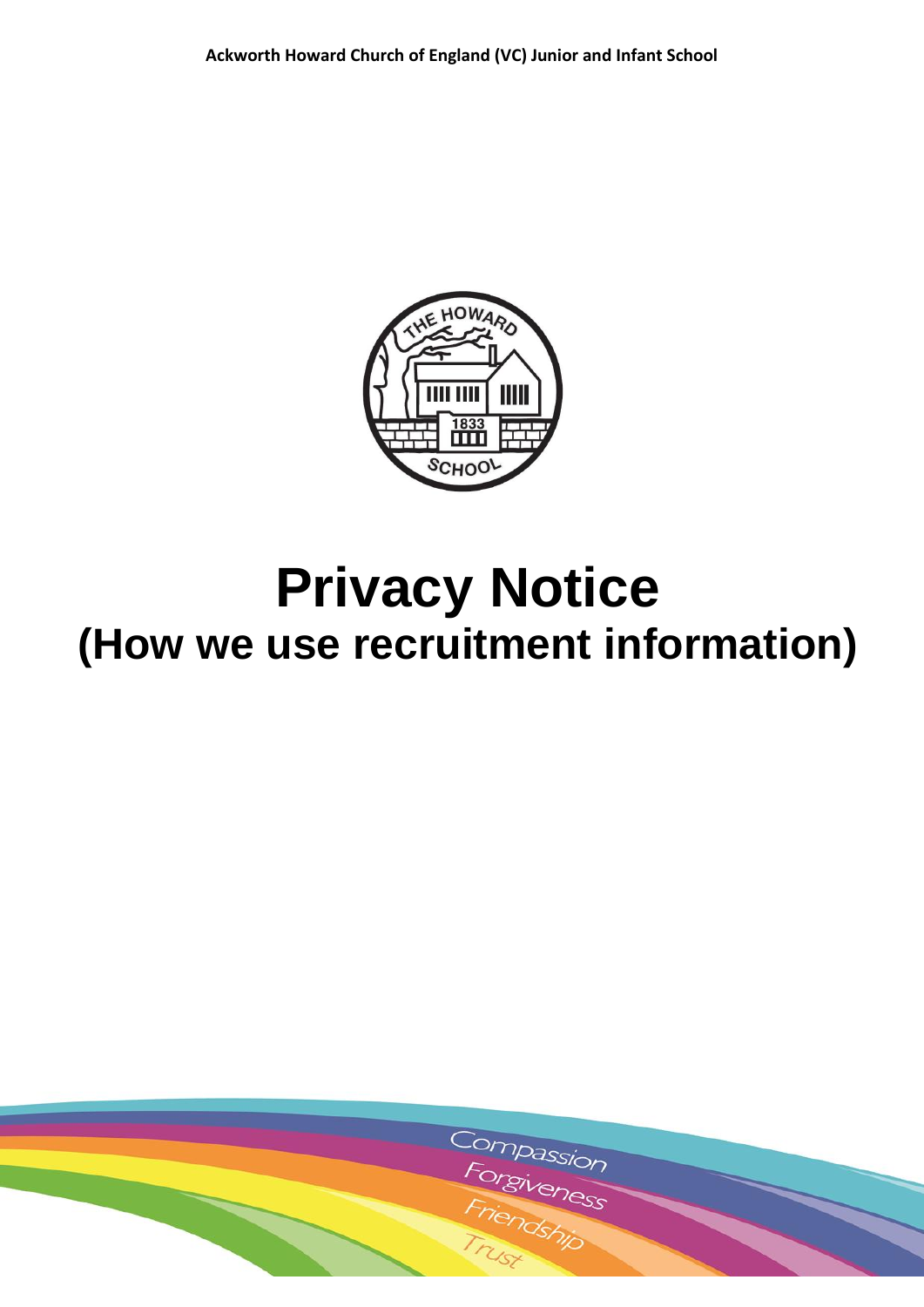## **Privacy Notice (How we use recruitment information)**

Under data protection law, individuals have a right to be informed about how the school uses any personal data we hold about them. We comply with this right by providing 'privacy notices' to individuals where we are processing their personal data.

This privacy notice explains how we collect, store and use personal data about individuals working with the school in a voluntary capacity, including governors.

Successful candidates should refer to our privacy notice for the school workforce for information about how their personal data is collected, stored and used.

## **The personal data we hold**

We process data relating to those applying to work at our school. Personal data that we may collect, use, store and share (when appropriate) about you includes, but is not restricted to:

- Contact details
- Copies of right to work documentation
- References
- Evidence of qualifications
- Employment records, including work history, job titles, training records and professional memberships
- We may also collect, store and use information about you that falls into "special categories" of more sensitive personal data. This includes information about (where applicable):
- Race, ethnicity, religious beliefs, sexual orientation and political opinions
- Disability and access requirements

### **Why we use this data**

The purpose of processing this data is to aid the recruitment process by:

- Enabling us to establish relevant experience and qualifications
- Facilitating safe recruitment, as part of our safeguarding obligations towards pupils
- Enabling equalities monitoring
- Ensuring that appropriate access arrangements can be provided for candidates that require them

## **Our lawful basis for using this data**

We only collect and use personal information about you when the law allows us to. Most commonly, we use it where we need to:

- Comply with a legal obligation
- Carry out a task in the public interest

Less commonly, we may also use personal information about you where:

- You have given us consent to use it in a certain way
- We need to protect your vital interests (or someone else's interests)
- We have legitimate interests in processing the data

Where you have provided us with consent to use your data, you may withdraw this consent at any time. We will make this clear when requesting your consent, and explain how you go about withdrawing consent if you wish to do so.

Some of the reasons listed above for collecting and using personal information about you overlap, and there may be several grounds which justify the school's use of your data.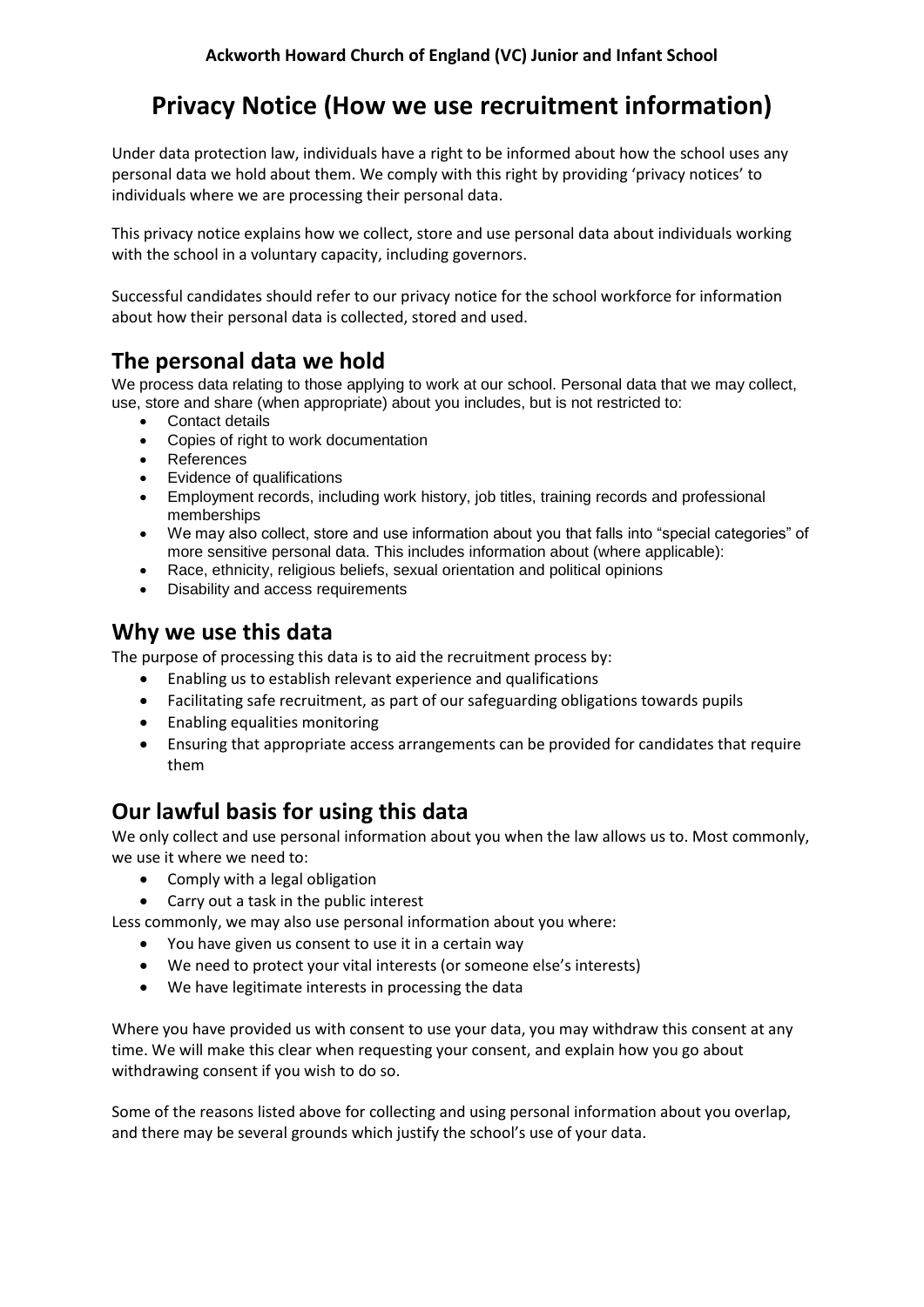#### **Collecting this information**

While the majority of the information we collect from you is mandatory, there is some information that you can choose whether or not to provide to us.

Whenever we seek to collect information from you, we make it clear whether you must provide this information (and if so, what the possible consequences are of not complying), or whether you have a choice.

#### **How we store this data**

Personal data we collect as part of the job application process is stored in line with our Data Protection and Records Management Policies.

When it is no longer required, we will delete your information in accordance with our Policy.

### **Data sharing**

We do not share information about you with any third party without your consent unless the law and our policies allow us to do so.

Where it is legally required, or necessary (and it complies with data protection law), we may share personal information about you with:

- Our local authority to meet our legal obligations to share certain information with it, such as shortlists of candidates for a headteacher position
- Suppliers and service providers to enable them to provide the service we have contracted them for, such as HR and recruitment support
- Professional advisers and consultants
- Employment and recruitment agencies

## **Transferring data internationally**

Where we transfer personal data to a country or territory outside the European Economic Area, we will do so in accordance with data protection law.

## **Your other rights regarding your data**

Under data protection law, individuals have certain rights regarding how their personal data is used and kept safe. You have the right to:

- Object to the use of your personal data if it would cause, or is causing, damage or distress
- Prevent your data being used to send direct marketing
- Object to the use of your personal data for decisions being taken by automated means (by a computer or machine, rather than a person)
- In certain circumstances, have inaccurate personal data corrected, deleted or destroyed, or restrict processing

To exercise any of these rights, please contact our Headteacher.

#### **Requesting access to your personal data**

Under data protection legislation, you have the right to request access to information about you that we hold. To make a request for your personal information, contact Mr. M Walker, Headteacher, admin@howard.wakefield.sch.uk